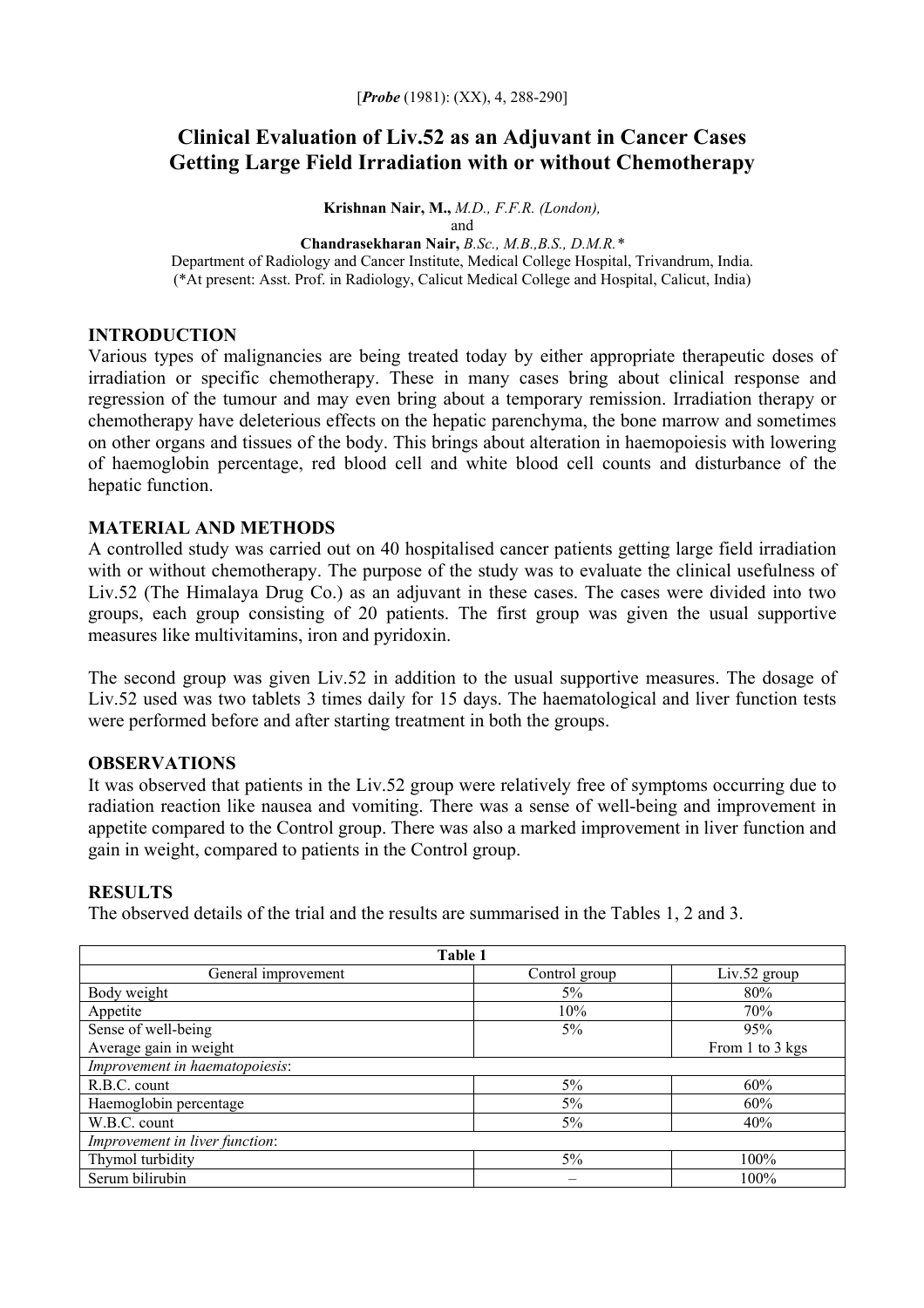| Vandenberg | Remained same in both groups |
|------------|------------------------------|
|            | before and after treatment   |

| Table 2: Control group without Liv.52 - 20 cases |                   |       |                           |       |               |       |                          |                   |                  |                   |
|--------------------------------------------------|-------------------|-------|---------------------------|-------|---------------|-------|--------------------------|-------------------|------------------|-------------------|
| Sl. No.                                          | R.B.C. in mill/cm |       | Haemoglobin<br>percentage |       | W.B.C. per cm |       | Thymol turbidity         |                   | Serum bilirubin  |                   |
|                                                  | Before            | After | Before                    | After | Before        | After | Before                   | After             | Before           | After             |
|                                                  | 4.2               | 5.0   | 7.5                       | 8.0   | 6700          | 4400  | 2                        | 7                 | $1.2 \text{ mg}$ | $1.6$ mg          |
| $\overline{2}$                                   | 5.5               | 4.6   | 9.5                       | 9.0   | 7200          | 5400  | $\overline{c}$           | $\overline{4}$    | $0.8$ mg         | 1.8 mg            |
| 3                                                | 4.2               | 4.0   | 12.0                      | 11.0  | 6900          | 7600  | 4                        | 8                 | $1.0 \text{ mg}$ | 1.6 mg            |
| 4                                                | 5.0               | 4.2   | 10.5                      | 10.0  | 5800          | 5400  | 3                        | 6                 | $1.6 \text{ mg}$ | $2.2 \text{ mg}$  |
| 5                                                | 6.2               | 4.6   | 10.5                      | 9.0   | 6000          | 5800  |                          | $\overline{4}$    | $0.6$ mg         | $2.0 \text{ mg}$  |
| 6                                                | 3.8               | 3.5   | 11.0                      | 8.5   | 6600          | 6200  | $\overline{3}$           | 7                 | $1.0 \text{ mg}$ | $1.2 \text{ mg}$  |
| 7                                                | 4.2               | 4.0   | 11.5                      | 10.0  | 6000          | 5800  | 4                        | 6                 | $1.2 \text{ mg}$ | 1.8 mg            |
| 8                                                | 3.87              | 3.1   | 14.0                      | 10.5  | 7500          | 5200  | 3                        | 6                 | $0.9$ mg         | $1.6 \text{ mg}$  |
| 9                                                | 4.0               | 3.9   | 7.5                       | 6.5   | 5700          | 4100  | $\overline{3}$           | 5                 | $06$ mg          | $1.4 \text{ mg}$  |
| 10                                               | 4.2               | 3.3   | 12.0                      | 9.0   | 7900          | 5100  | $\overline{2}$           | 6                 | $0.6$ mg         | $2.4 \text{ mg}$  |
| 11                                               | 3.92              | 2.98  | 10.5                      | 7.5   | 7900          | 5100  | $\overline{2}$           | $\overline{3}$    | $1.1 \text{ mg}$ | $1.6 \text{ mg}$  |
| 12                                               | 4.8               | 3.2   | 9.5                       | 7.0   | 6000          | 4200  | $\overline{2}$           | $\overline{3}$    | $1.0 \text{ mg}$ | 1.7 <sub>mg</sub> |
| 13                                               | 4.1               | 3.6   | 10.0                      | 8.5   | 4800          | 4000  | $\overline{\phantom{0}}$ | $\qquad \qquad -$ |                  |                   |
| 14                                               | 5.0               | 4.4   | 14.5                      | 8.5   | 6000          | 4000  | $\overline{c}$           | 8                 | $1.2 \text{ mg}$ | 4.2 mg            |
| 15                                               | 5.1               | 4.2   | 13.5                      | 9.0   | 8600          | 5400  | $\overline{c}$           | $\overline{3}$    | $1.0 \text{ mg}$ | 1.8 mg            |
| 16                                               | 5.1               | 4.8   | 12.5                      | 11.0  | 6800          | 5600  | $\overline{c}$           | $\overline{4}$    | $1.2 \text{ mg}$ | $2.0$ mg          |
| 17                                               | 4.6               | 3.8   | 12.5                      | 8.5   | 10500         | 6700  | $\overline{c}$           | 5                 | $0.6$ mg         | $1.8$ mg          |
| 18                                               | 5.6               | 4.3   | 13.5                      | 10.0  | 7900          | 6200  | 5                        | $\mathfrak{Z}$    | $0.8$ mg         | 1.4 <sub>mg</sub> |
| 19                                               | 4.7               | 3.9   | 11.0                      | 8.0   | 7800          | 4700  | 4                        | 6                 | $1.0 \text{ mg}$ | $1.6$ mg          |
| 20                                               | 4.6               | 4.1   | 13.0                      | 10.5  | 9800          | 5400  | 2                        | 5                 | $0.8$ mg         | $1.2 \text{ mg}$  |

| Table 3: Liv.52 group - 20 cases |                   |       |                           |       |               |       |                  |                |                 |       |
|----------------------------------|-------------------|-------|---------------------------|-------|---------------|-------|------------------|----------------|-----------------|-------|
| Sl. No.                          | R.B.C. in mill/cm |       | Haemoglobin<br>percentage |       | W.B.C. per cm |       | Thymol turbidity |                | Serum bilirubin |       |
|                                  | Before            | After | Before                    | After | Before        | After | Before           | After          | Before          | After |
| 1                                | 5.1               | 4.8   | 7.5                       | 9.0   | 6200          | 6700  | 7                | 9              | 1.0             | 0.8   |
| $\overline{2}$                   | 5.6               | 4.8   | 10.5                      | 10.0  | 6800          | 5200  | 5                | 3              | 0.7             | 0.4   |
| 3                                | 4.2               | 5.0   | 7.5                       | 8.5   | 10200         | 6800  | 7                | 3              | 1.0             | 0.8   |
| 4                                | 5.6               | 5.0   | 15.0                      | 14.0  | 7600          | 5300  | 10               | $\overline{4}$ | 0.7             | 0.6   |
| 5                                | 4.7               | 4.9   | 13.0                      | 13.5  | 6300          | 5100  | 5                | $\overline{4}$ | 0.8             | 0.4   |
| 6                                | 5.2               | 5.0   | 13.5                      | 14.0  | 8600          | 9200  | 4                | $\overline{2}$ | 1.0             | 0.6   |
| 7                                | 4.7               | 5.3   | 11.5                      | 12.0  | 9500          | 10600 | 6                | $\overline{4}$ | 0.7             | 0.6   |
| 8                                | 4.9               | 5.2   | 12.0                      | 13.0  | 7200          | 8000  | 4                |                | 1.0             | 0.8   |
| 9                                | 3.8               | 4.1   | 10.5                      | 11.5  | 7000          | 8600  | 5                | 3              | 1.0             | 0.8   |
| 10                               | 4.6               | 5.2   | 9.0                       | 12.5  | 6300          | 8400  | 5                | $\overline{2}$ | 0.6             | 0.4   |
| 11                               | 4.2               | 4.3   | 9.5                       | 9.5   | 6600          | 5200  | 6                | 3              | 1.6             | 0.6   |
| 12                               | 3.9               | 4.0   | 10.5                      | 9.0   | 6800          | 6100  | 7                | 3              | 1.0             | 0.5   |
| 13                               | 4.6               | 4.8   | 11.5                      | 13.5  | 6200          | 5600  | 4                | $\overline{2}$ | 0.8             | 0.6   |
| 14                               | 5.6               | 5.2   | 14.5                      | 14.0  | 7100          | 6400  | 6                | $\overline{2}$ | 1.2             | 0.8   |
| 15                               | 4.8               | 4.8   | 13.5                      | 15.0  | 7900          | 8200  | 4                |                | 1.4             | 0.6   |
| 16                               | 5.2               | 5.2   | 10.5                      | 13.5  | 8600          | 7200  | 5                | $\overline{2}$ | 0.8             | 0.5   |
| 17                               | 4.8               | 5.2   | 13.5                      | 13.0  | 6700          | 6000  | 4                | $\overline{2}$ | 1.6             | 0.6   |
| 18                               | 4.3               | 5.0   | 12.5                      | 13.5  | 7400          | 6200  | 5                | 3              | 0.9             | 0.5   |
| 19                               | 5.0               | 4.6   | 12.5                      | 10.5  | 6000          | 5600  | 5                | $\overline{2}$ | 1.0             | 0.5   |
| 20                               | 4.8               | 4.2   | 14.0                      | 12.5  | 6200          | 7900  | 5                | $\overline{2}$ | 1.4             | 0.6   |

This clinical study and observation on the values of red blood cells, haemoglobin percentage and white blood cell count, thymol turbidity and blood bilirubin values showed that the findings in Liv.52 group presented a much better picture. This study clearly establishes the usefulness of Liv.52 in cases with malignancies of varied types receiving large field irradiation with or without chemotherapy. Liv.52 is highly effective in controlling the untoward effects of large field